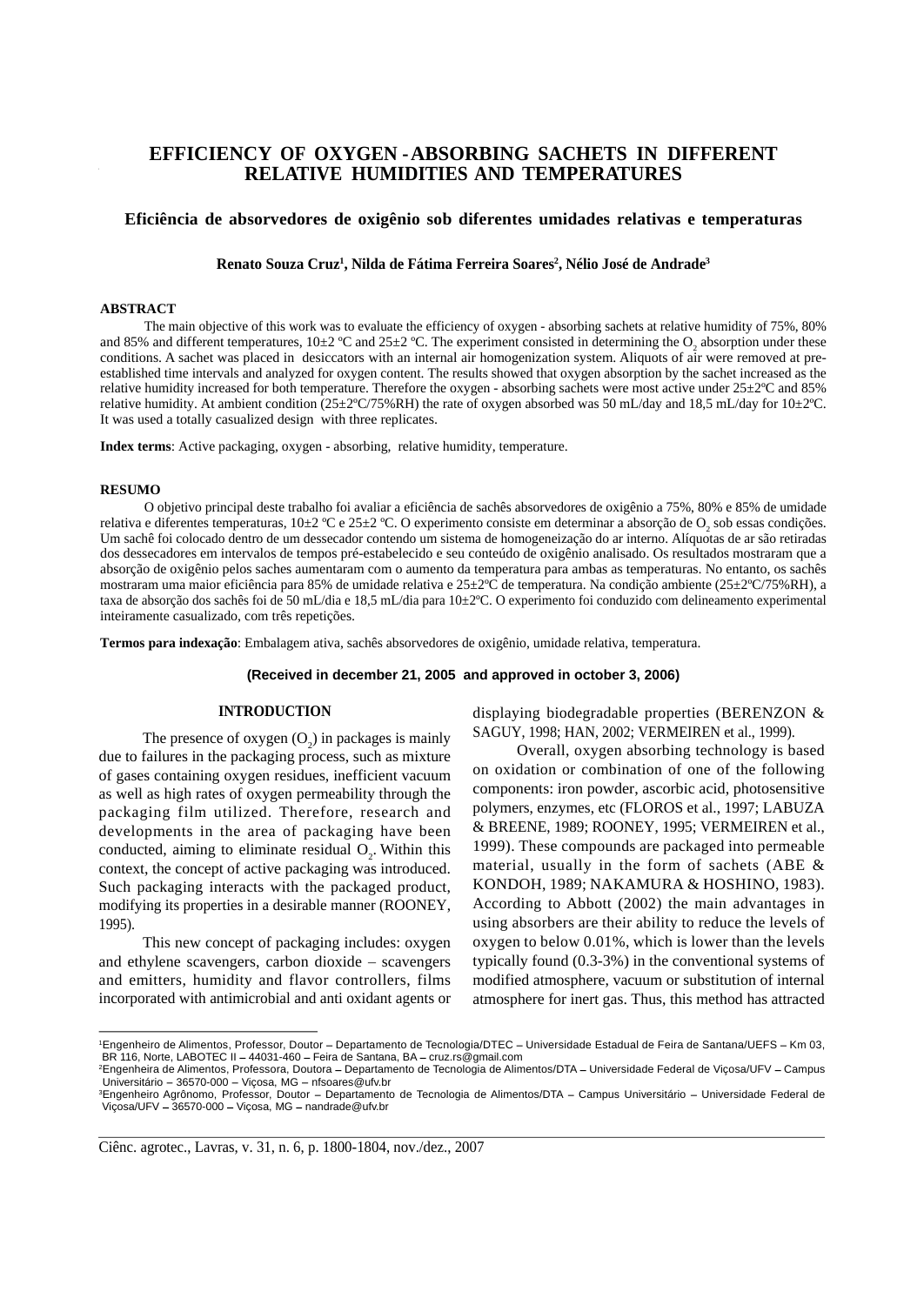attention as a new packaging technology to preserve

some conditions must be met, such as, using containers or films providing a high oxygen barrier (oxygen-permeability was confirmed. rate of up to 20 cm<sup>3</sup>/m<sup>2</sup>.atm.day), films or recipients with  $\lambda$  atm.day), films or recipients with good sealability. Another important parameter is selecting **EXECULTS** AND DISCUSSION the appropriate absorber, i. e., type, size, capacity **Effect of relative humidity and temperature on the rate of** (NAKAMURA & HOSHINO, 1983). Physical state, water activity in the food, the amount of oxygen dissolved in the product and the initial level of oxygen in package read space also must be taken into consideration (SMITH et al., 1990, 1995). When using absorbers in the form of sachets, a free air flow around the sachet is also needed, in order to enhance the oxygen-scavenging efficiency in the package (AZEREDO et al., 2000; SMITH et al., 1990, 1995). All these factors will contribute to the oxygen absorbers efficiency so that reduction of the oxygen level in the package could occur in a minimum time.

This work aimed to evaluate the absorption<br>ncy of a commercial oxygen absorbing system in the<br>ce of different relative humidity levels, 75%, 80%<br>% and at  $10\pm$ °C and  $25\pm$ °C.<br>**MATERIALAND METHODS** efficiency of a commercial oxygen absorbing system in the presence of different relative humidity levels, 75%, 80%  $\approx 600$ and 85% and at 10±ºC and 25±ºC.

The absorbing system used was sachet containing develop to be used in products with maximum water activity (Aw) of 0.85. The absorption capacity of the sachet, Time (day) according to the manufacturer, is of up to 300 mL of oxygen.  $\cdots$  75% RH  $\cdots$  30% RH  $\cdots$  85% RH The experiment was realized in entirely randomized design

## **Determination of the absorption curve of sachets under different levels of relative humidity and temperatures**

The system used in the experiment consisted of 5.5 acity desiccators, each containing one absorbing<br>
. The dessiccator lids contained silicone septa<br>
h which air samples were taken and analyzed by<br>
a analyzer (MOCON). A v L capacity desiccators, each containing one absorbing  $\overline{a}$  600 sachet. The dessiccator lids contained silicone septa through which air samples were taken and analyzed by  $\frac{8}{5}$  300 oxygen analyzer (MOCON). A ventilation system was homogenized before being collected for analysis. The system was maintained hermetically sealed. Time (day)

desiccators was obtained, by using saturated solutions of  $1.33\%$  RH  $-4 - 80\%$  RH  $-4 - 80\%$  RH  $-4 - 85\%$  RH sodium chloride, ammonium sulfate and potassium chloride, Figure 2 – Oxygen absorption by sachet at different rates specific each one. Aliquots of 3 mL were collected for the of relative humidity at  $10\pm2^{\circ}C$ , for a 19-day period.

food that needs reduced levels of oxygen inside the the first four hours and every four hours, afterwards. For packages (ABE & KONDOH, 1989; NAKAMURA & the experiment under temperature of  $25\pm2^{\circ}$ C, the intervals HOSHINO, 1983). were every hour during the first 12 hours and every 12 In order to obtain a greater absorbing effectiveness, hours, afterwards. Under both temperatures, the samples experiment conducted at 25±2ºC every 30 minutes, up to were collected until no oxygen absorption by the sachet was confirmed.

## **RESULTS AND DISCUSSION**

# **oxygen absorption by use of sachets**

 Oxygen absorption by use of sachets is dependent on environmental factors, such as relative humidity and temperature. The results shown that the greater the relative humidity, the greater and faster the oxygen absorption by the sachet, for both storage temperatures. This fact is due to the need of the presence of water for the reaction between the oxygen molecule and the iron to occur. (Figures 1 and 2).



with three replicates.<br>
of relative humidity at  $25\pm2^{\circ}$ C, for a 12-day period. Figure 1 - Oxygen absorption by sachet at different rates



Ciênc. agrotec., Lavras, v. 31, n. 6, p. 1800-1804, nov./dez., 2007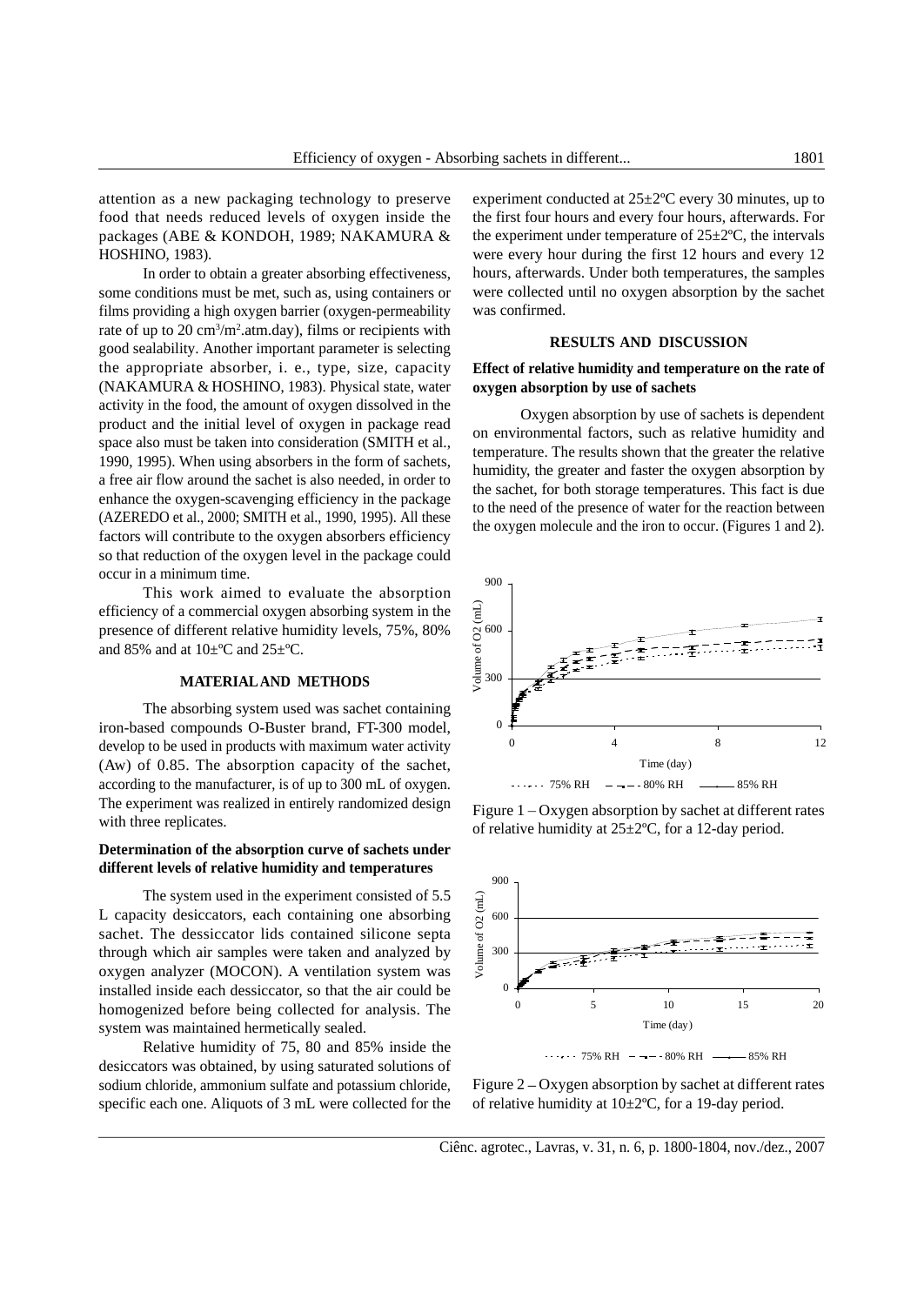$K = K_0 *e^{RT}$ , Arrhenius equation, which through reaction is light. mathematical transformation, can be thus written:

$$
Ln(K) = -\frac{Ae}{R} \left(\frac{1}{T}\right) + c \tag{1}
$$

Table  $1 -$ Activation energy resulting from the iron-oxygen reaction for the different rates of relative humidity and The volume of oxygen absorbed by the sachet

| Relative humidity (%) | Ae $(KJ/mol)$                 |
|-----------------------|-------------------------------|
| 75                    | $60.53 \pm 1.53^{\circ}$      |
| 80                    | $60.09 \pm 1.14$ <sup>a</sup> |
| 85                    | $55.91 \pm 0.71^b$            |

Means followed by same letters do not differ significantly by inside the sachet.

The highest sachet absorption rate was found for relative humidity of 85%, which, under this condition, presents lower activation energy, whose value was 55.91±0.71 KJ/mol (Table 1).

Temperature was also found to influence the rate of oxygen absorption by use of sachets. It should be emphasized that in both experiments, the amounts of 1200 oxygen absorbed, 420 mL and 570 mL for temperatures<br>10±2°C and 25±2°C, respectively, were higher than 300 mL,<br>the amount indicated by the manufacturer. This value was<br>reached for the experiment at 10±2°C around day 6 for<br> 10±2°C and 25±2°C, respectively, were higher than 300 mL,  $\frac{1}{2}$  800 the amount indicated by the manufacturer. This value was reached for the experiment at  $10\pm2^{\circ}\text{C}$  around day 6 for  $\frac{8}{\text{E}}$  400 humidity of 80 and 85%, and around day 10 for humidity of 75%. For the experiment at  $25 \pm 2$ °C, the amount indicated and 85% of relative humidity and, around 36 hours for 75% of relative humidity.

The maximum amount of oxygen absorbed by use of sachet for the experiment at  $10\pm2\degree$ C was lower than for

The effect of relative humidity on the oxygen-iron the experiment at  $25\pm2$ °C for all the relative humidity rates reaction may be observed in the variation of activation studied (Table 2). This can be explained by the fact that energy (Ae) shown in Table 1, calculated by the Arrhenius the absorbing system utilized absorbs oxygen through a equation (Eq I). chemical reaction, thereby being influenced by  $Ae$  and  $A$  are  $P$  and  $P$  are  $P$  and  $P$  are  $P$  and  $P$  are  $P$  and  $P$  are  $P$  and  $P$  are  $P$  and  $P$  and  $P$  and  $P$  and  $P$  and  $P$  and  $P$  and  $P$  and  $P$  and  $P$  and  $P$  and  $P$  and  $P$  and  $P$  and  $P$  and  $P$  temperature, where at higher temperatures, the velocity of reaction is higher.

 $\text{Ln}(\mathbf{K}) = -\frac{\text{Ae}}{n} \left( \frac{1}{n} \right) + c$  (1) different temperatures and relative humidity rates. (1) different temperatures and relative humidity rates. Table  $2 -$ Maximum amount absorbed by use of sachet at

| R(T)                                                           | Relative<br>umidity $(\%)$ |                  | Maximum amount absorbed              |
|----------------------------------------------------------------|----------------------------|------------------|--------------------------------------|
| where                                                          |                            | $0\pm2\degree$ C | $25 \pm 2$ °C                        |
| Ae - Activation energy<br>R - Constant of gases, 8,314 J/mol.K |                            |                  | $363.13 \pm 8.72$ $496.38 \pm 18.16$ |
| T - Absolute temperature, Kelvin degree                        |                            |                  | $424.65 \pm 3.25$ $540.28 \pm 29.12$ |
| K - Sachet absorption rate                                     |                            |                  | $474.96 \pm 1.8$ 676.67 $\pm$ 15.57  |

temperature variation from 10±2ºC to 25±2ºC. decreases asymptotically along time, due to the irreversible Relative humidity (%)  $Ae (KJ/mol)$  reaction of iron to oxygen, which is available in excess  $\overline{75}$  60.53±1.53<sup>ª</sup> (Figure 3 and 4). Another fact is the formation of a barrier  $80 \qquad 60.09 \pm 1.14$ <sup>a</sup> by the ferrors particles heats to the sachet wans that,  $85$   $55.91 \pm 0.71^b$  when reacting, form a static compound, from hydroxide, The volume of oxygen absorbed by the sachet<br>decreases asymptotically along time, due to the irreversible<br>reaction of irron to oxygen, which is available in excess<br>(Figure 3 and 4). Another fact is the formation of a barri by the ferrous particles nearest to the sachet walls that, when reacting, form a stable compound, iron hydroxide, hindering the contact of oxygen with the ferrous particles inside the sachet.

the Tukey test  $(p<0,05)$ . No considerable difference was observed in the absorption rate of the sachets stored at different relative humidity rates for both storage temperatures (Figures 5 and 6). However, such rate was influenced by temperature with values of 50mL/day and 18,5mL/ day for temperatures of  $25 \pm 2^{\circ}$ C and  $10 \pm 2^{\circ}$ C, respectively.



Figure  $3 -$  Average of residual oxygen in the systems at different relative humidity, at 25±2ºC.

Ciênc. agrotec., Lavras, v. 31, n. 6, p. 1800-1804, nov./dez., 2007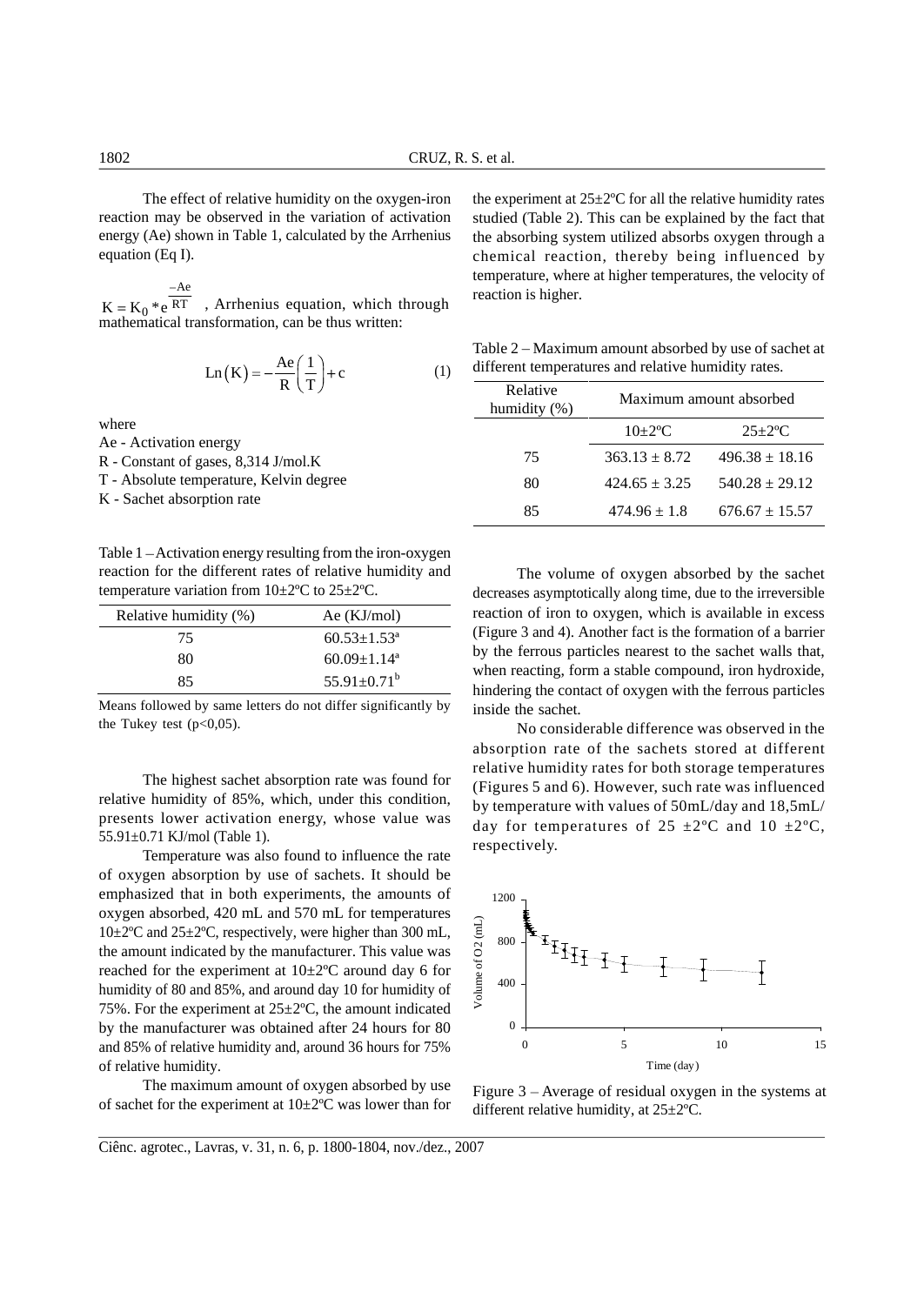

Figure  $4 -$ Average of residual oxygen in the systems at manufacturer. different relative humidity rates, at 10±2ºC.



Figure  $5 -$  Amount of oxygen absorbed in the first 12 hours at different relative humidity rates at 25±2ºC.



Figure  $6 -$  Amount of oxygen absorbed in the first  $12$  Oct. 2002. hours, at different relative humidity rates at  $10 \pm 2^{\circ}$ C.

This fact was likely due to the presence of agents such as silica or ascorbic acid (DELDUCA et al., 2001) which are incorporated into the sachet compounds, BERENZON, S.; SAGUY, I. S*.* Oxygen absorbers for

400  $\frac{1}{2}$  abserved in the absorption rate by use of sachet as  $\begin{array}{c|c}\n & \text{if } \\
\hline\n & \text{if } \\
\hline\n & \text{if } \\
\hline\n & \text{if } \\
\hline\n & \text{if } \\
\hline\n & \text{if } \\
\hline\n & \text{if } \\
\hline\n & \text{if } \\
\hline\n & \text{if } \\
\hline\n & \text{if } \\
\hline\n & \text{if } \\
\hline\n & \text{if } \\
\hline\n & \text{if } \\
\hline\n & \text{if } \\
\hline\n & \text{if } \\
\hline\n & \text{if } \\
\hline\n & \text{if } \\
\hline\n & \text{if } \\
\hline\n & \text{if } \\
\hline\n &$ a differentiation in the absorption rates occurs according to the relative humidity rates. Temperature influenced the humidity values studied. Overall, a decrease of 57% was temperature decreased from 25±2ºC to 10±2ºC.

 $0 +$  activity at  $25\pm2\degree$ C and 85% of relative humidity. The  $\frac{5}{5}$  10 15 20 25 absorbers tested, FT-300 of O-Buster, showed a greater Time (day) absorption capacity than that indicated by the The oxygen-absorbing sachets presented more manufacturer.

 $250 - 250$ Under the average storage conditions in Brazil  $(25\pm2\degree C$  and 75% RH), the sachets presented absorption of approximately 500mL of oxygen. At a temperature of 10±2ºC and 75% RH there was a reduction of 28%, and a

## **CONCLUSION**

 $\overline{0}$   $\overline{\phantom{0}}$   $\overline{\phantom{0}}$   $\overline{\phantom{0}}$   $\overline{\phantom{0}}$  activity at 25 $\pm$ 2°C and 85% of relative humidity, absorbing 0 0,1 0,2 0,3 0,4 0,5 650 mL of oxygen. When the typical Brazilian condition Tempo (dias)  $25\pm2\degree$ C e 75% RH presented absorption of approximately  $75\%$  RH  $80\%$  RH  $\longrightarrow$   $85\%$  RH the sachet was higher than the manufacturer 500mL of oxygen. In both cases, the amount absorbed by recommendation - 300 mL. Therefore, the oxygen absorbing sachets is an efficient device to remove oxygen from the interior of the packaging.

## **ACKNOWLEDGEMENTS**

 $200 -$ The financial support by CNPq, FAPEMIG and FINEP is gratefully acknowledged.

## **REFERENCES**

 $\frac{1}{2}$  $0,1$   $0,2$   $0,3$   $0,4$   $0,5$   $0,6$   $1,1,1$ AZEREDO, H. M. C.; FARIA, J. A. F.; AZEREDO, A. M. C. Embalagens ativas para alimentos. **Ciência e Tecnologia de Alimentos**, Campinas, v. 20, n. 3, 2000.

75% RH 80% RH 85% RH ABBOTT, R. **Intelligent paper packaging of unwrapped**. Disponible in: <http://www.piranet.com*>.* Accessed in: 10 Oct. 2002.

> ABE, Y.; KONDOH, Y. **Oxygen absorbers in CA/MA vacuum packaging of foods**: food and nutrition, trumbull. Westport: [s.n.], 1989.

accelerating the reaction. At the first 12 hours the humidity extension of crackers shelf-life. **Lebensmittel Wissenschaft und Technologie**, Zurich, v. 31, p. 1-5, 1998.